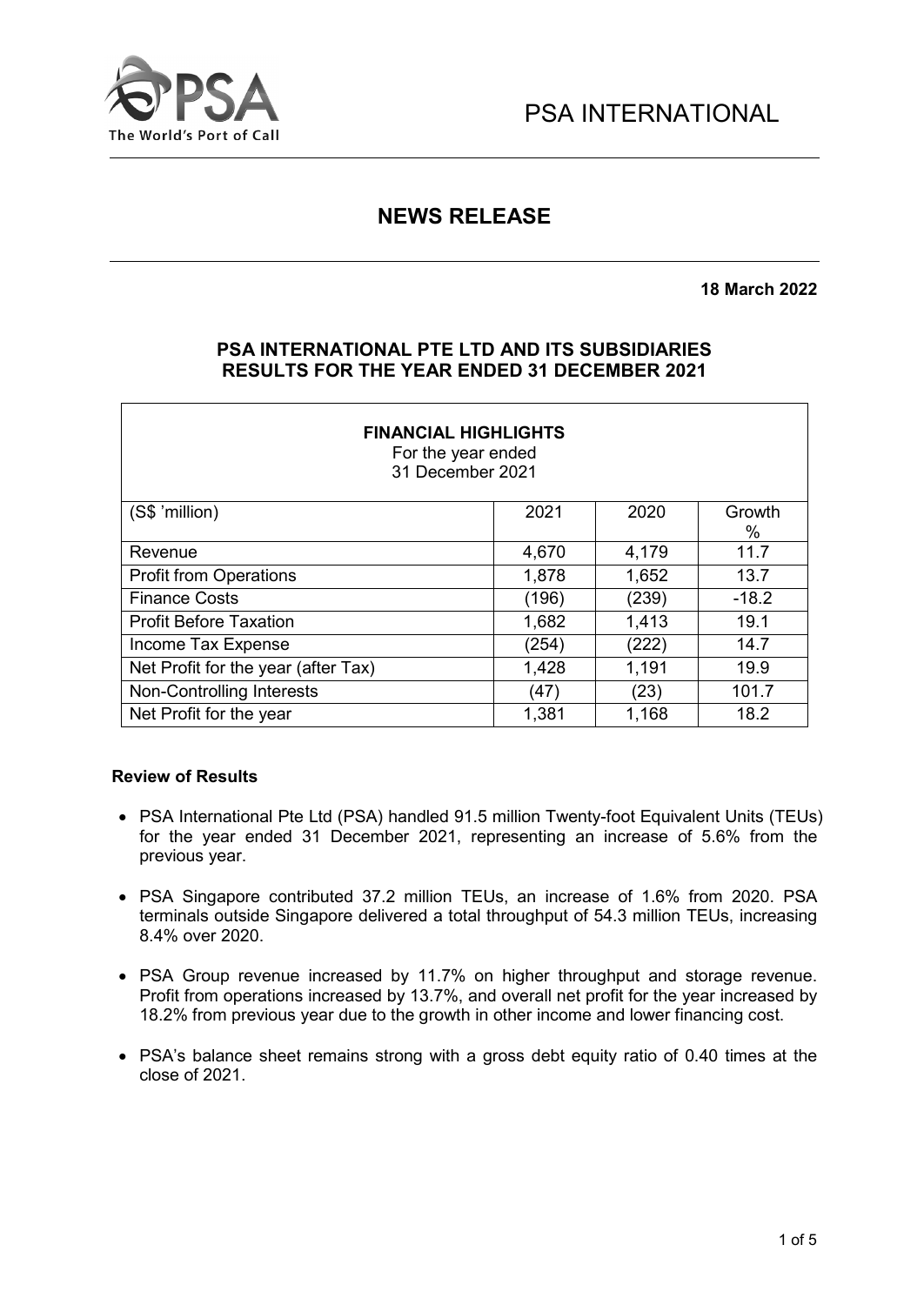"The PSA global team has shown its spirit and tenacity throughout a year of supply chain shocks and COVID-related starts and stops. Together with our customers and partners, we have kept supply chains flowing to the best of our ability. This has enabled PSA to put in a record performance for the year, even while we continued our efforts to build positive climate change momentum through our supply chain sustainability initiatives and investments.

On behalf of our Board and Management, I would like to thank all our stakeholders for their continued trust and confidence in PSA. My sincere appreciation also goes out to our Staff and Unions. Their steadfast commitment, partnership and willingness to adapt have been a critical enabler for PSA. Alongside, we have kept each other safe at work, pushed boundaries, uplifted communities and strived to deliver greater efficiencies to the global supply chain.

As we navigate the dynamic forces of change in the new normal, we will continue to nurture our workforce and talent, sharpen our competitive edge and focus on creating long term value for our stakeholders."

#### **~ Mr Peter Voser, Group Chairman, PSA International**

"Amidst a backdrop of widespread supply chain disruptions and congestions in 2021, coupled with uneven recovery in global trade and demand, I am grateful to our Management, Staff and Unions who worked tirelessly as a team and in close partnership with all our stakeholders to keep supply chains safe and cargo moving across our network.

As a global port operator and cargo solutions provider, PSA is well-positioned to accelerate the shift towards sustainable trade. We are building up our physical, technological and digital capabilities so that we can provide more innovative cargo solutions and enable agile, resilient and sustainable supply chains.

In our drive to realise the Internet of Logistics vision, we will continue to collaborate with likeminded partners, customers and suppliers. Alone, we each have the potential to achieve success. Together, we will have even wider opportunities to chart supply chain transformation for the greater good and amplify our collective positive impact for all our stakeholders."

#### **~ Mr Tan Chong Meng, Group CEO, PSA International**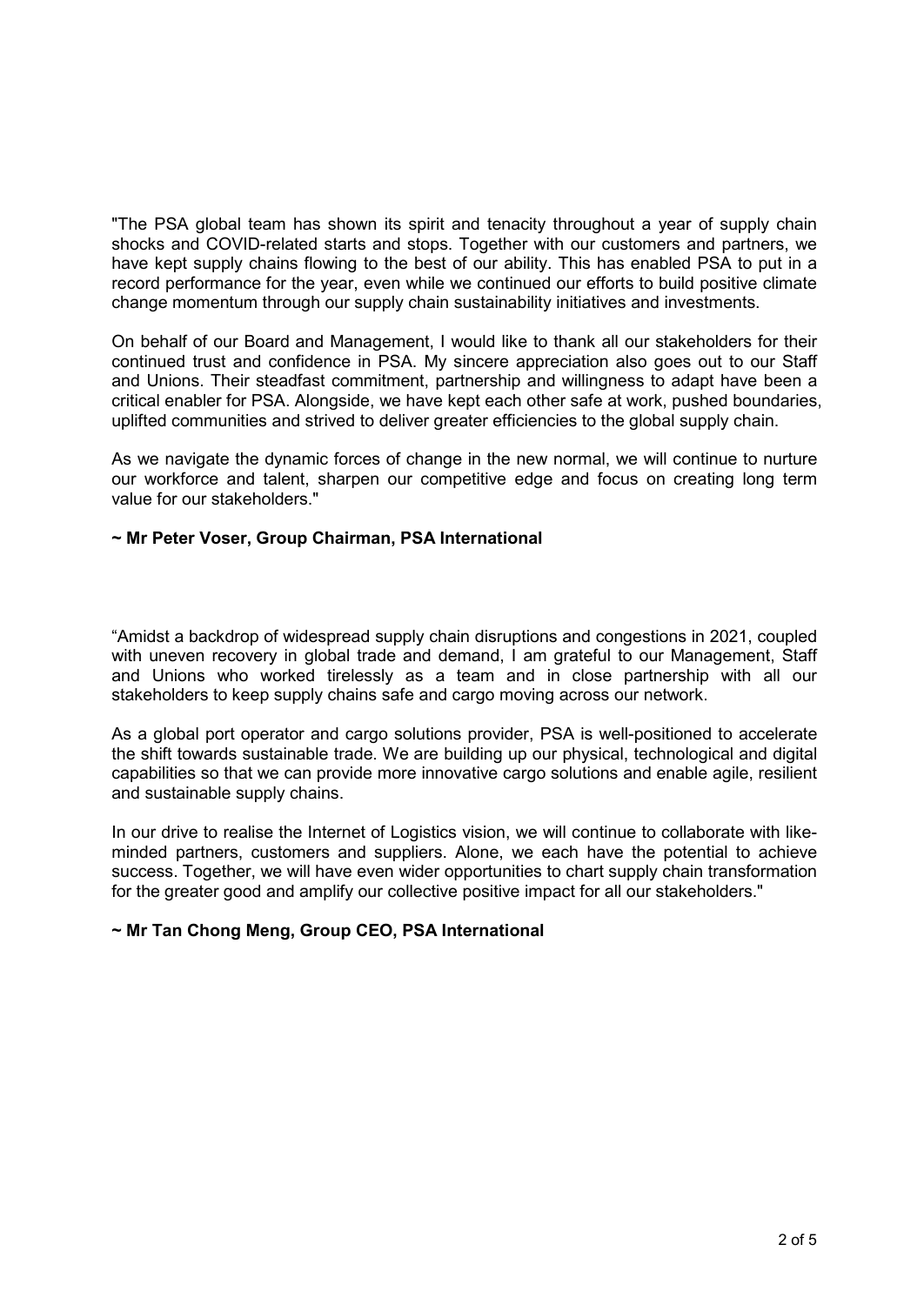#### **PSA INTERNATIONAL PTE LTD AND ITS SUBSIDIARIES CONSOLIDATED INCOME STATEMENT**

|                                       | 2021<br>S\$'000          | 2020<br>S\$'000 |
|---------------------------------------|--------------------------|-----------------|
| Revenue                               | 4,669,840                | 4,178,938       |
| Other income                          | 714,852                  | 585,715         |
| Staff and related costs               | (1, 196, 424)            | (1,013,887)     |
| Contract services                     | (677,109)                | (551, 897)      |
| Running, repair and maintenance costs | (426, 956)               | (342,094)       |
| Other operating expenses              | (414,809)                | (433, 188)      |
| Property taxes                        | (31,773)                 | (23, 524)       |
| Depreciation and amortisation         | (759, 858)               | (748,007)       |
| Profit from operations                | 1,877,763                | 1,652,056       |
| Finance costs                         | (195, 848)               | (239, 314)      |
| Profit before income tax              | 1,681,915                | 1,412,742       |
| Income tax expense                    | (253, 994)<br>(221, 507) |                 |
| Profit for the year                   | 1,427,921                | 1,191,235       |
| Profit attributable to:               |                          |                 |
| Owner of the Company                  | 1,381,192                | 1,168,072       |
| Non-controlling interests             | 46,729                   | 23,163          |
| Profit for the year                   | 1,427,921                | 1,191,235       |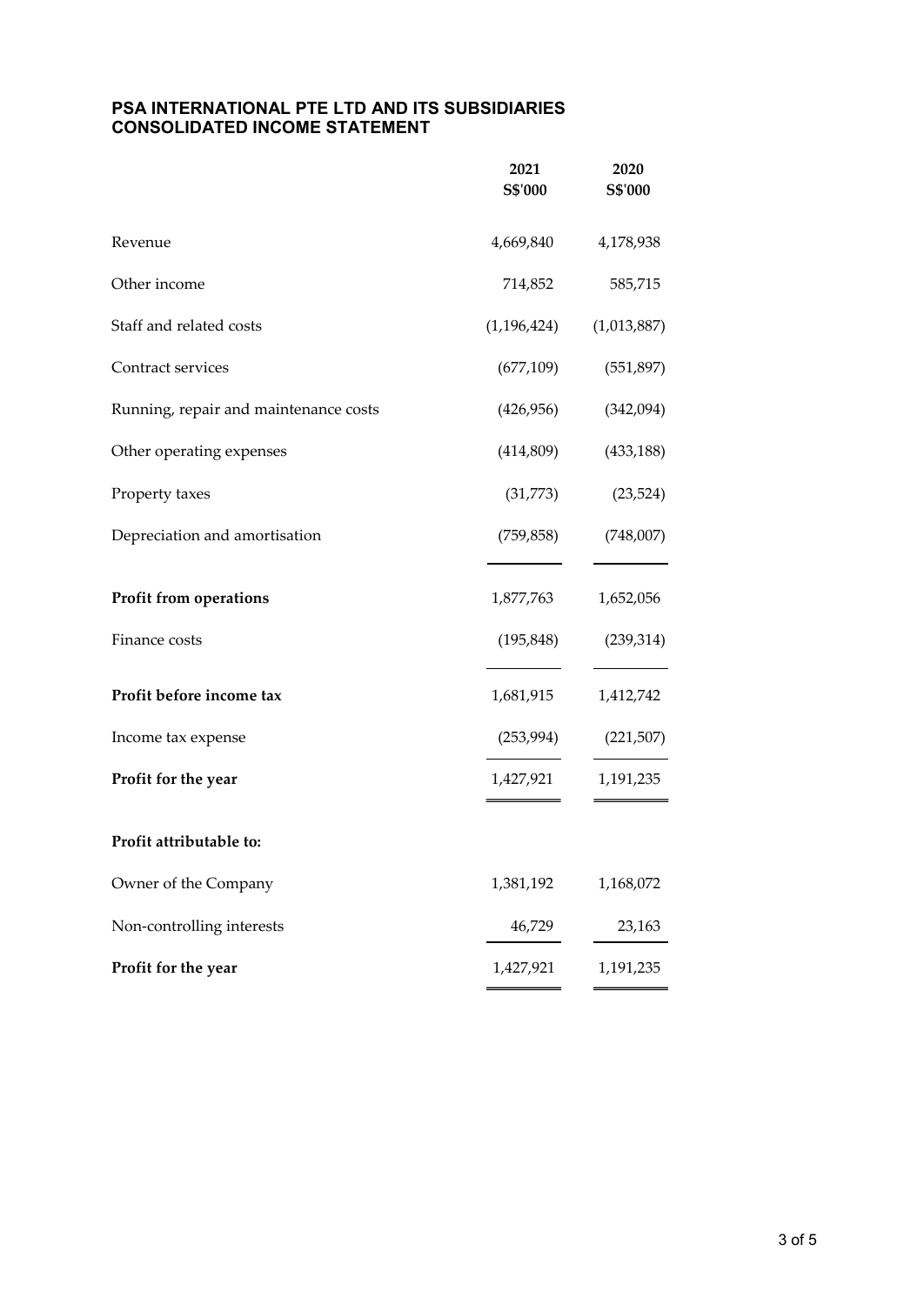## **PSA INTERNATIONAL PTE LTD AND ITS SUBSIDIARIES CONSOLIDATED STATEMENT OF FINANCIAL POSITION**

|                                 | 2021              | 2020                |
|---------------------------------|-------------------|---------------------|
|                                 | S\$'000           | S\$'000             |
| <b>Assets</b>                   |                   |                     |
| Property, plant and equipment   | 6,137,245         | 5,931,401           |
| Intangible assets               | 2,598,693         | 2,535,758           |
| Right-of-use assets             | 908,778           | 998,104             |
| Associates                      | 3,469,194         | 3,204,997           |
| Joint ventures                  | 3,659,256         | 3,576,976           |
| Financial assets                | 1,915,905         | 1,360,025           |
| Other non-current assets        | 214,603           | 202,005             |
| Deferred tax assets             | 39,126            | 39,349              |
| Non-current assets              | 18,942,800        | 17,848,615          |
| Inventories                     | 51,210            | 45,799              |
| Trade and other receivables     | 980,843           | 1,080,561           |
| Cash and bank balances          | 3,685,049         | 4,396,964           |
| <b>Current assets</b>           | 4,717,102         | 5,523,324           |
| <b>Total assets</b>             | 23,659,902        | 23,371,939          |
|                                 |                   |                     |
| Equity attributable to owner    |                   |                     |
| of the Company                  | 13,922,200        | 12,366,160          |
| Non-controlling interests       | 740,050           | 760,056             |
| Total equity                    | 14,662,250        | 13,126,216          |
| Liabilities                     |                   |                     |
| Borrowings                      | 4,319,645         | 4,204,340           |
| Lease liabilities               | 974,601           | 1,062,473           |
| Provisions                      | 12,554            | 10,624              |
| Other non-current obligations   | 526,507           | 451,079             |
| Deferred tax liabilities        | 679,877           | 497,902             |
| Non-current liabilities         | 6,513,184         | 6,226,418           |
|                                 |                   |                     |
| Borrowings<br>Lease liabilities | 488,428<br>53,416 | 2,224,525<br>58,190 |
|                                 |                   |                     |
| Trade and other payables        | 1,765,927         | 1,464,509           |
| Current tax payable             | 176,697           | 272,081             |
| <b>Current liabilities</b>      | 2,484,468         | 4,019,305           |
| <b>Total liabilities</b>        | 8,997,652         | 10,245,723          |
| Total equity and liabilities    | 23,659,902        | 23,371,939          |
|                                 |                   |                     |